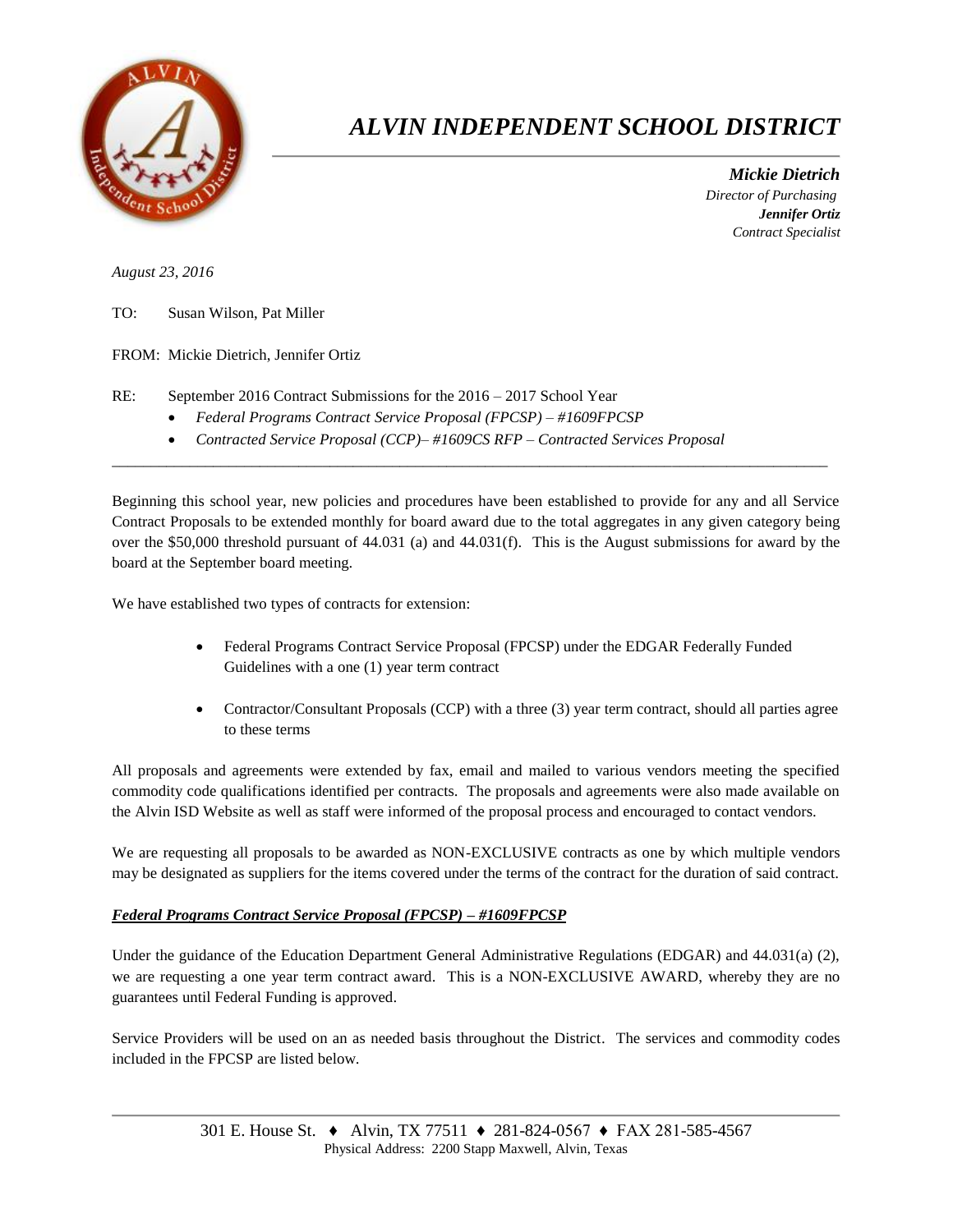| <b>COMMODITY</b> |                                                       |  |  |  |
|------------------|-------------------------------------------------------|--|--|--|
| <b>CODE</b>      | <b>SUB-CATEGORY DESCRIPTION</b>                       |  |  |  |
| A-924-41         | <b>Instructions with Students - Classroom</b>         |  |  |  |
| A-924-74         | <b>Staff Development/Training Services</b>            |  |  |  |
| A-948-86         | Speech Language Pathology Therapy/Evaluation Services |  |  |  |
| A-948-67         | Occupational Therapy Services                         |  |  |  |
| A-948-70         | <b>Physical Therapy Services</b>                      |  |  |  |
| A-948-56         | Music Therapy Services                                |  |  |  |
| A-948-76         | Licensed Specialist in School Psychology              |  |  |  |
| A-948-35         | Diagnostician                                         |  |  |  |
| A-948-77         | Orientation and Mobility Services                     |  |  |  |
| A-948-68         | <b>Vision Services</b>                                |  |  |  |
| A-948-64         | <b>Skilled Nursing Services</b>                       |  |  |  |
| $A-961-67$       | Sign Language Interpreting                            |  |  |  |
| A-948-78         | In-Home/Parent Training Services                      |  |  |  |
| $A-961-46$       | <b>Interpreting Services</b>                          |  |  |  |
| A-948-79         | Bilingual Assessment/Diagnosis or Evaluations         |  |  |  |

Under the FPCSP, we are requesting award to the two (2) qualified responses that we have received this month for services outlined under the following commodity codes:

| <b>COMPANY</b><br><b>NAME</b>       | <b>COMMODITY CODE</b> | <b>SUB-CATEGORY DESCRIPTION</b>                |
|-------------------------------------|-----------------------|------------------------------------------------|
| Mitchell – Panter<br>Consulting LLC | A-924-74              | <b>Staff Development and Training Services</b> |
| Sheryl Berg                         | A-948-86              | Speech Language Pathology                      |

## *Contracted Service Proposal (CCP)– #1609CS RFP – Curriculum And Instructional Proposal*

Under the guidance  $44.031(a)$  (2), these contracts will be for a one (1) year term beginning the date the RFP is awarded by the board, with the option to renew for an additional two (2) years should all parties be in agreement for a NON-EXCLUSIVE AWARD.

Contracted Service Providers will be used on an as needed basis throughout the District. The services and commodity codes included in the CCP are listed below:

| <b>COMMODITY</b> |                                                              |
|------------------|--------------------------------------------------------------|
| <b>CODE</b>      | <b>SUB-CATEGORY DESCRIPTION</b>                              |
| $A-050-00$       | Fine Arts – Misc. Fine Arts General Supplies/Equipment       |
| $A-052-55$       | Murals (Painting of Murals)                                  |
| A-805-84         | Athletic Trainer & Training                                  |
| $A-855-15$       | Costumes and Accessories to include Alterations              |
| A-910-54         | Painting, Maintenance and Repair Services including Caulking |
| A-915-71         | Newspapers Publications Advertising, Provide Athletic        |
|                  | Reviews; Media Release                                       |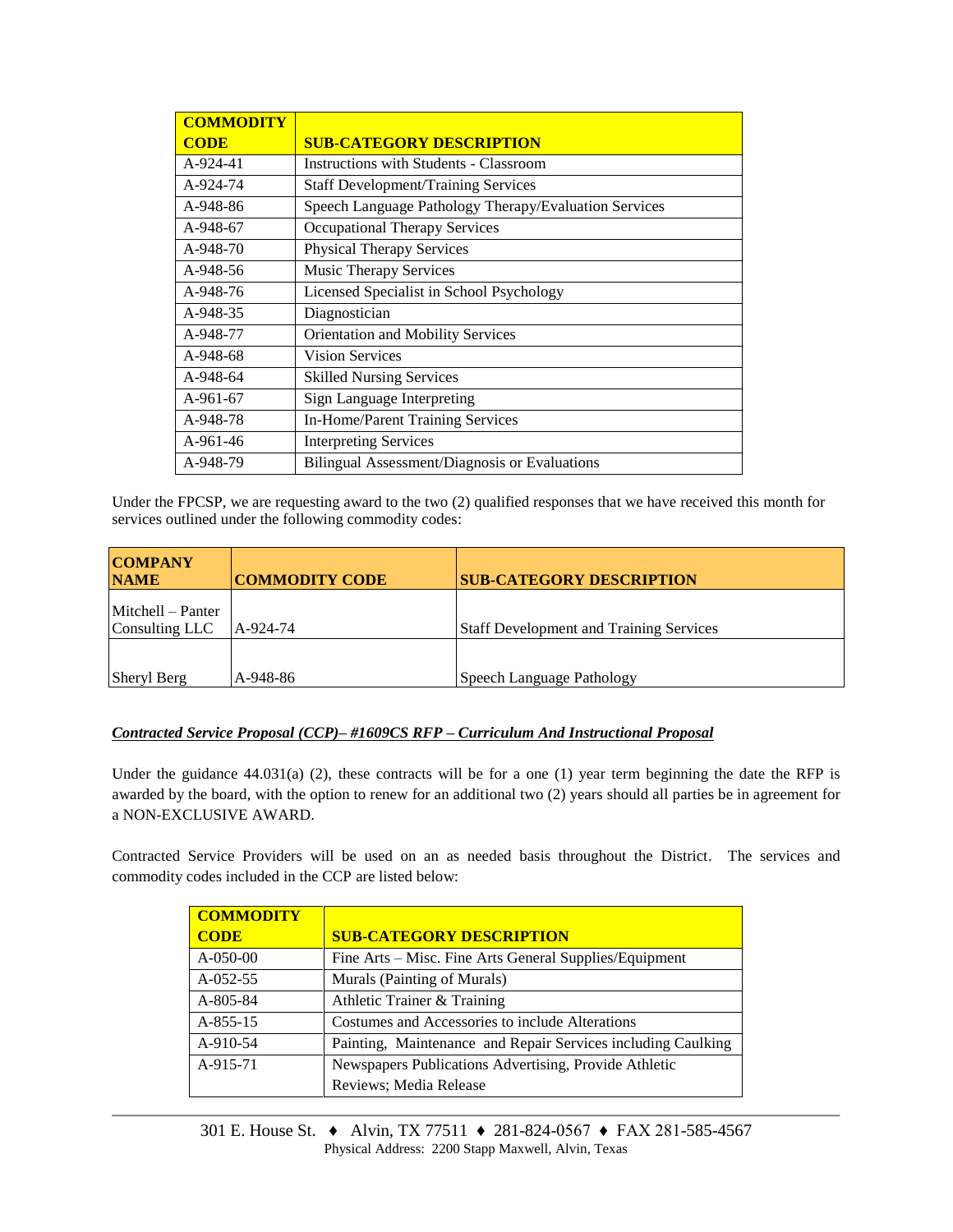| A-918-00   | <b>General Staff Development - Convocations</b>                 |  |  |  |
|------------|-----------------------------------------------------------------|--|--|--|
| A-918-06   | Consulting Service - Administrative, Board Training, Facilitate |  |  |  |
|            | Community Advisory Council, Bond Planning                       |  |  |  |
| A-918-19   | Building Structures & Components Consulting Including Door      |  |  |  |
|            | Hardware Specifications and Inspections                         |  |  |  |
| A-918-32   | Consulting Services - Not Otherwise Classified                  |  |  |  |
| A-918-33   | Consulting and Training for Student Cheer and Team Building     |  |  |  |
| A-918-69   | <b>Insurance Consulting</b>                                     |  |  |  |
| A-918-93   | Safety - Risk Management - Security (Security Audits) Safety    |  |  |  |
|            | Consulting                                                      |  |  |  |
| A-918-94   | Traffic Consulting - Design Service                             |  |  |  |
| A-920-00   | Data Processing, Computer Programming and Software              |  |  |  |
|            | Services                                                        |  |  |  |
| A-924-00   | <b>Computer Educational Training Services</b>                   |  |  |  |
| A-924-10   | Assemblies - Student Programs; Theatre Groups; Authors          |  |  |  |
|            | Visits; Motivational Speaking; Student Training with Multi      |  |  |  |
|            | Groups in one setting                                           |  |  |  |
| A-924-15   | Staff Development - Motivational Team Building / Leadership     |  |  |  |
| A-924-16   | Staff Development - Instructional Based Training/ Child Care    |  |  |  |
|            | Training/                                                       |  |  |  |
| A-924-20   | Instructional Training for Testing /PSAT/SAT/ACT                |  |  |  |
| A-924-41   | Classroom Instructional Training within a Single group, Video   |  |  |  |
|            | Conference, Kickstart, Communities in Schools                   |  |  |  |
| A-925-37   | Facility Design Services and Consulting - Food Service; Create  |  |  |  |
|            | student engaging atmosphere; Color schemes; Create better       |  |  |  |
|            | flow for students                                               |  |  |  |
| A-939-00   | Equipment Maintenance & Repair to Include Calibration           |  |  |  |
| A-946-10   | Accounting Services - Auditing, A/P Auditing                    |  |  |  |
| A-948-92   | <b>Vaccination Program Services</b>                             |  |  |  |
| $A-961-45$ | Inspection & Certification Services as per TDLR and TAS         |  |  |  |
|            | standards; Conduct On Site Inspections                          |  |  |  |
| $A-961-57$ | Music Production Services Accompanist; Video                    |  |  |  |
|            | Streaming/Taping; Writing of Music; Percussion Tech             |  |  |  |
| A-961-62   | Personnel Service to Include PEIMS/ HR Consulting/ Principal    |  |  |  |
|            | Services                                                        |  |  |  |
| A-961-73   | Theatrical Services - Video Taping, Audio Technicians and       |  |  |  |
|            | Recording, Lighting - Video Tape Board Meetings, Provide        |  |  |  |
|            | <b>Streaming and Archives</b>                                   |  |  |  |
| A-961-75   | <b>Translation Services</b>                                     |  |  |  |
| A-962-02   | Photography Services                                            |  |  |  |
| A-962-05   | Disc Jockeys and Emcees                                         |  |  |  |
| A-962-58   | Professional Services - Not Otherwise Classified including      |  |  |  |
|            | Clinicians, Private Music Lessons, Clinic Choir; Consult with   |  |  |  |
|            | Directors; Catalog & Organize & Pack Music, supplies and        |  |  |  |
|            | choir items so that class can be ready for fall                 |  |  |  |
| A-962-63   | Piano Tuning                                                    |  |  |  |